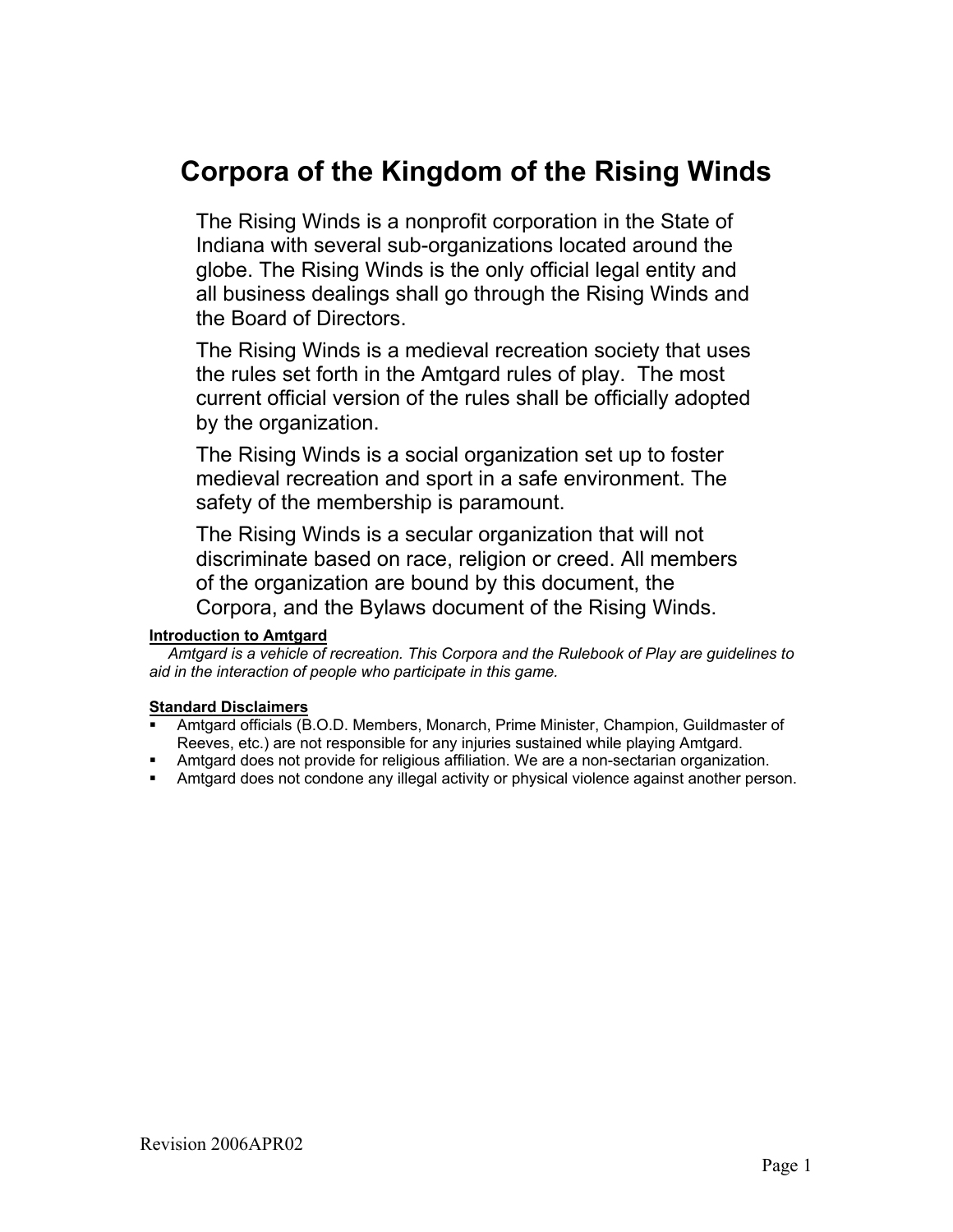# **I. Membership**

- 1. Membership is limited to persons who have signed a waiver, and currently attend official meetings and events in groups and locations officially recognized by the Board of Directors of the Rising Winds.
- 2. Any member under the age of 18 may only join if their parent or legal guardian signs the waiver.
- 3. No person under the age of 14 may be a member unless their parent or legal guardian is present at all functions the member takes part in and has the permission of the highest-ranking official present.
	- a. If the highest-ranking official present is not the monarch, the monarch may veto or approve this action upon his or her arrival.
- 4. Membership is divided into two classes:
	- a. General Populace
		- i. This group consists of all members who attend official meetings and events. Other than attendance and adherence to the rules and clarifications of the Rising Winds, there is no further requirement.
		- ii. This is a non-voting membership. They may not vote in any officer election or Althing meeting.
	- b. Members in Good Standing
		- i. This group consists of all members who occasionally participate in the functions of the Kingdom of the Rising Winds and who adhere to the rules, clarifications, and decisions of the governing body of the Rising Winds.
			- 1. 'Occasionally' is defined as at least 7 (Seven) times in the 6 (six) months immediately prior to the end of declarations for Crown, Prime Minister, or Guild elections.
			- 2. 'Participate' is defined as attend, sign-in, and interact in accordance to the nature of the function as determined by the PM or the PM's designated representative
		- ii. The person must have been on the records as an attending member of the Rising Winds for six months.
		- iii. The person must be dues paid during the current reign. 1. Dues are \$6 for each six-month period
		- iv. Must be at least 14 years of age
		- v. The person must identify the official park within the Rising Winds that they attend (A.K.A. Home Park). This should be the park they attend most, although in the case of a member who attends more than one park regularly, they may opt to select whichever park they choose.
		- vi. This membership class grants the following benefits:
			- 1. May vote in elections and althings
			- 2. May run for any office of their park or any Kingdom office as long as they also meet the other requirements for the given position.
	- c. Dues Paid for Life

i. Dues paid for life, non transferable, one time fee of \$100 dollars. 5. Good Character Requirements

- a. All members of the Rising Winds will obey federal law and the laws of the state in which they live.
- b. All members of the Rising Winds are personally responsible for their own behavior. Any physical damage to non-Rising Winds property, public property, or any other unbecoming behavior demonstrated by an individual at a Rising Winds event is the responsibility of the individual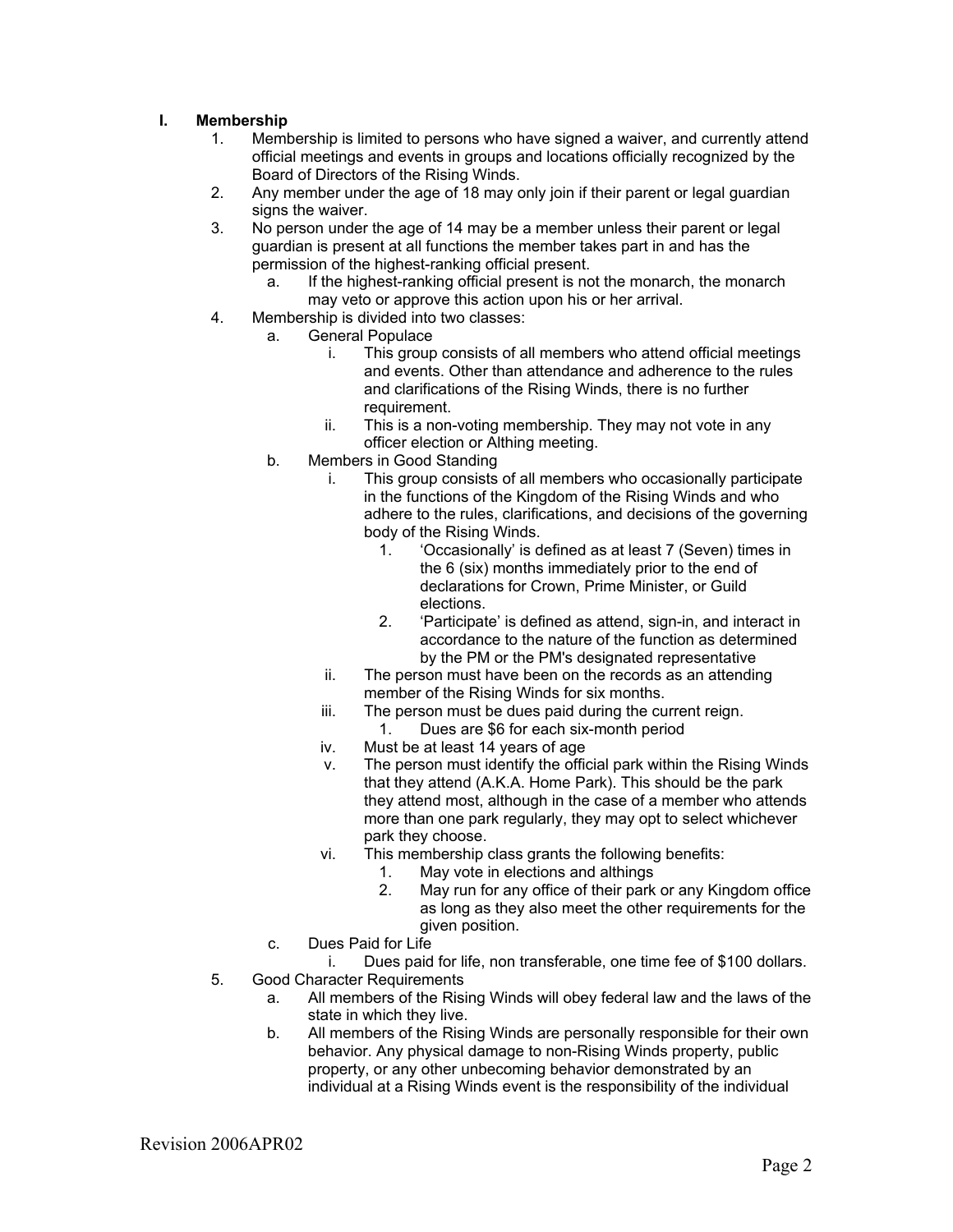alone. The Rising Winds will not be held financially or criminally responsible for such behavior.

# **II. Board of Directors**

- 1. Membership and Duties
	- a. The Board of Directors is for the express purpose of managing the business and corporate affairs of the Rising Winds. They will possess no power concerning rules of the games or cultural presentations themselves except in the cases of safety for the membership.
	- b. The Board of Directors will be an entity consisting of five elected seats and two additional seats reserved for the two primary Rising Winds officers: the current Monarch and current Prime Minister.
	- c. Election to the Board shall be for a term of one year. Two members will be elected during the winter midreign, and the remaining three shall be elected at the summer midreign. The seats held for the Rising Winds officers will change according to election or appointment accordingly.
	- d. At the first meeting of the Board of Directors following an election for Board of Directors, a vote shall be held for position of Chairman. The candidate with the most votes, not necessarily a majority, will assume the position for the next six months.
	- e. The Chairman is responsible for calling official votes on issues and for making primary motions.
	- f. Should any of the elected Board members decide to run for the office of Monarch or Prime Minister, they will step down from the position no later than the day on which Qualifications for the election are held.
	- g. Should a Board Member step down voluntarily, they will have the option to name the successor to their seat. This action must be taken within one week of the announcement to step down. Should such an action not be taken, the Chairman will appoint another member of the Rising Winds to hold the seat for the remainder of that term.
	- h. All members appointed as successors may only assume office by a majority approval of the Board Members. Should a successor not be approved, the appointing Board Member shall select another member to take their place. If the second selection is not approved, the Board will select a successor by majority vote.
- 2. Board Meetings
	- a. An official Board Meeting may take place only if a meeting is assigned to take place at least one week in advance and four Board Members are in attendance. Should two consecutive scheduled meetings not have a quorum, the next scheduled meeting will be held regardless of attendance.
	- b. An Emergency Board Meeting may be declared with 24 hours notice of the emergency issue. The only business that may be considered for that meeting is the emergency issue itself.
	- c. All Board of Directors meetings, except for disciplinary proceedings, are open to the dues paying members of the Rising Winds. Each member of the Rising Winds so attending may be given a chance to address the Board concerning various issues but will hold no vote on those issues.
	- d. The Board of Directors shall be directed by the Chairman. The Chairman shall be responsible for the content of the meetings and for calling the votes.
	- e. Voting
		- i. The member holding the Rising Winds position of Prime Minister shall be responsible for the official tallying and recording of all votes.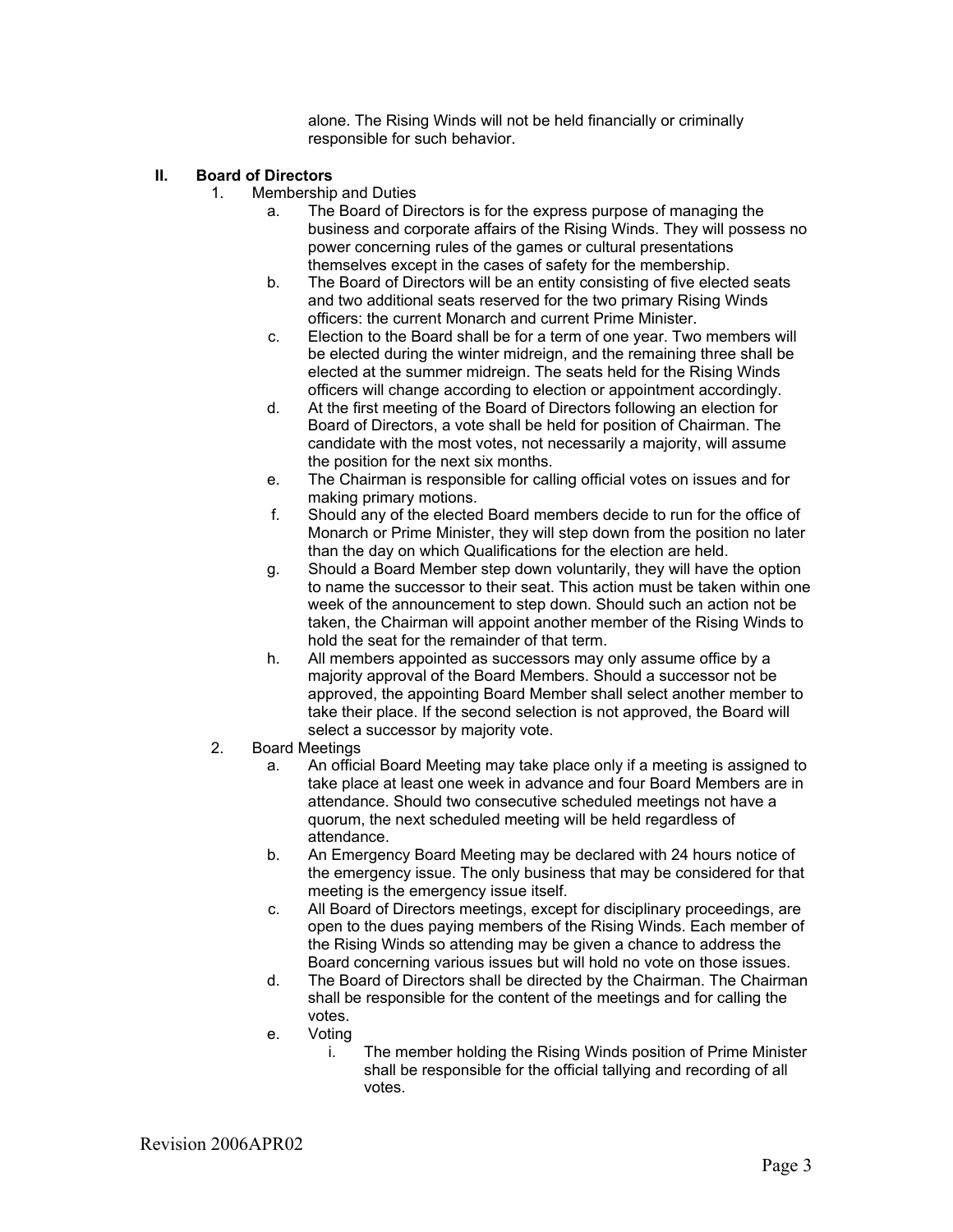- ii. Each member will possess one full vote on all issues brought before the Board of Directors. In the case of a tie, the Chairman may opt to cast a deciding vote or to hold the vote until any missing or abstaining Board members are given a chance to vote affirmatively or negatively.
- iii. All motions on any issue, other than disciplinary votes, will require a simple majority to carry.
- iv. Disciplinary motions (i.e. motions to ban a current member from the Rising Winds) will require a vote of five out of seven to be carried.
- f. Should any Board Member miss two consecutive meetings, a motion may be made to remove the Member from the Board by majority vote and permit the current Chairman to appoint a member of the Rising Winds in good standing to the Board. The Board must approve such appointment by majority vote. If no suitable candidate is found, the departing member may appoint a second for the same process.
- 3. Duties of the Board of Directors
	- a. The Board will oversee all corporate business for the Rising Winds.
	- b. The Board will vote on any and all business or corporate decisions as set forth by the laws of the State of Indiana and the Federal Government of the United States.
	- c. The Board will have the power to admit new parks to the Rising Winds.
	- d. Disciplinary Action
		- i. The Board will have the final vote on any Disciplinary Action regarding a member of the Rising Winds.
		- ii. Disciplinary Actions may be brought by any Rising Winds officer elected, appointed or won. This list includes, but is not limited to:
			- 1. Monarch
			- 2. Prime Minister
			- 3. Regent
			- 4. Guildmasters
			- 5. Reeves
			- 6. Champions.
		- iii. Disciplinary Action should only be taken in limited cases including, but not limited to:
			- 1. A pattern of ongoing behavior that demonstrates the inability to take part safely in the Rising Winds events.
			- 2. Continued use of unsafe equipment.
			- 3. Inappropriate behavior toward non-participants.
			- 4. Vandalism of Rising Winds property.
			- 5. Committing a felony or violent misdemeanor at a Rising Winds Event.
		- iv. Appropriate punishment may be determined by the Board. Standard punishments will include banishment from the Rising Winds permanently or temporarily; or public apologies for behavior.
		- v. In all cases, the accused member and the accusing officer have the right to attend the Board meeting and to issue statements defending their positions. Witnesses of actual events may be brought.

#### **III. Althings:**

- 1. An Althing shall be scheduled once each month. Whether it is actually held is subject to group interest and involvement. (i.e. - if no one has business to bring before the group, then there will be no Althing for that month).
- 2. Anyone may attend, however only a member in good standing may vote.